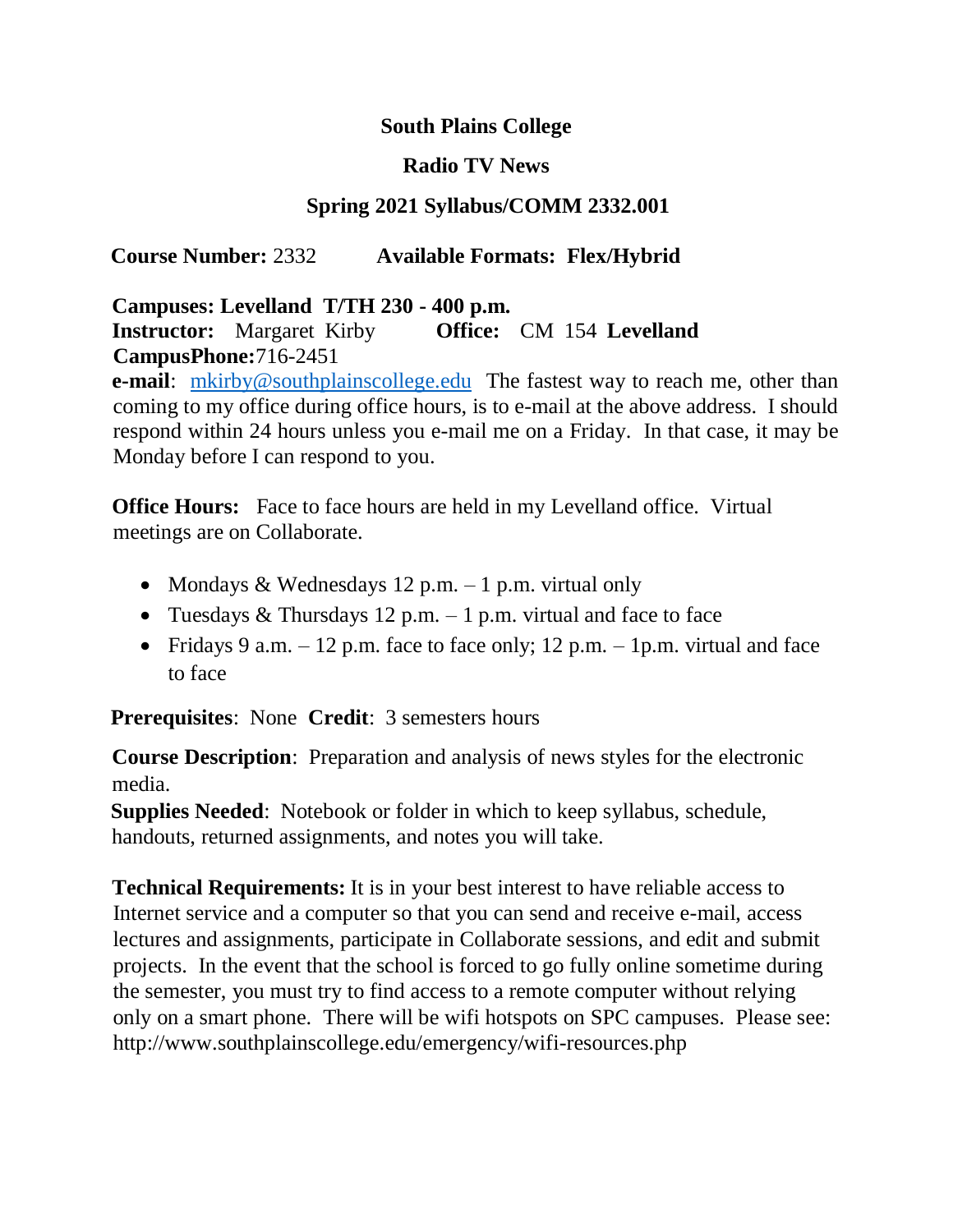## **Please visit with me about computer issues!** I can't help you if I don't know

what your issues are.

**Technical Skill Requirements**. Be comfortable with the following: Microsoft Word or a word processor that can save Word compatible files (.doc) Using email for communication, attaching documents The ability to download video files, or to stream files The ability to take digital photographs and upload them as .jpg files into Blackboard

#### **Course Evaluation**:

Students' grades in this class will be determined by the following: We plan to have 750 points available for the final grade.

675-750  $= A$  $600 - 674 = B$  $525 - 599 = C$  $450 - 624 = D$ 449 and below  $=$  F

# **Given the fluid nature of this semester - we are not sure if we'll be able to keep the hybrid/flex model throughout the semester and may have to pull back to fully online at any time - the final point value for the semester may change. In that case, you will be notified.**

Please do NOT assume that I will contact you to tell you about missed work. In response to Covid concerns, all class materials will be available on Blackboard so you can keep track of all materials week by week. You can expect a new class module per week.

The assignments in this class will be deadline driven. You must keep track of deadlines and submit work when it is due. Do NOT assume that I will move deadlines for you unless you contact me.

There will be multiple reasons for class absences this semester such as quarantine, isolation, and/or illness. But all class material is available online through Blackboard, so you can access all assignments on your own.

## *If you do not participate in class, in any form, for a minimum of 3 weeks without any communication, and you are earning a solid "F", you may be*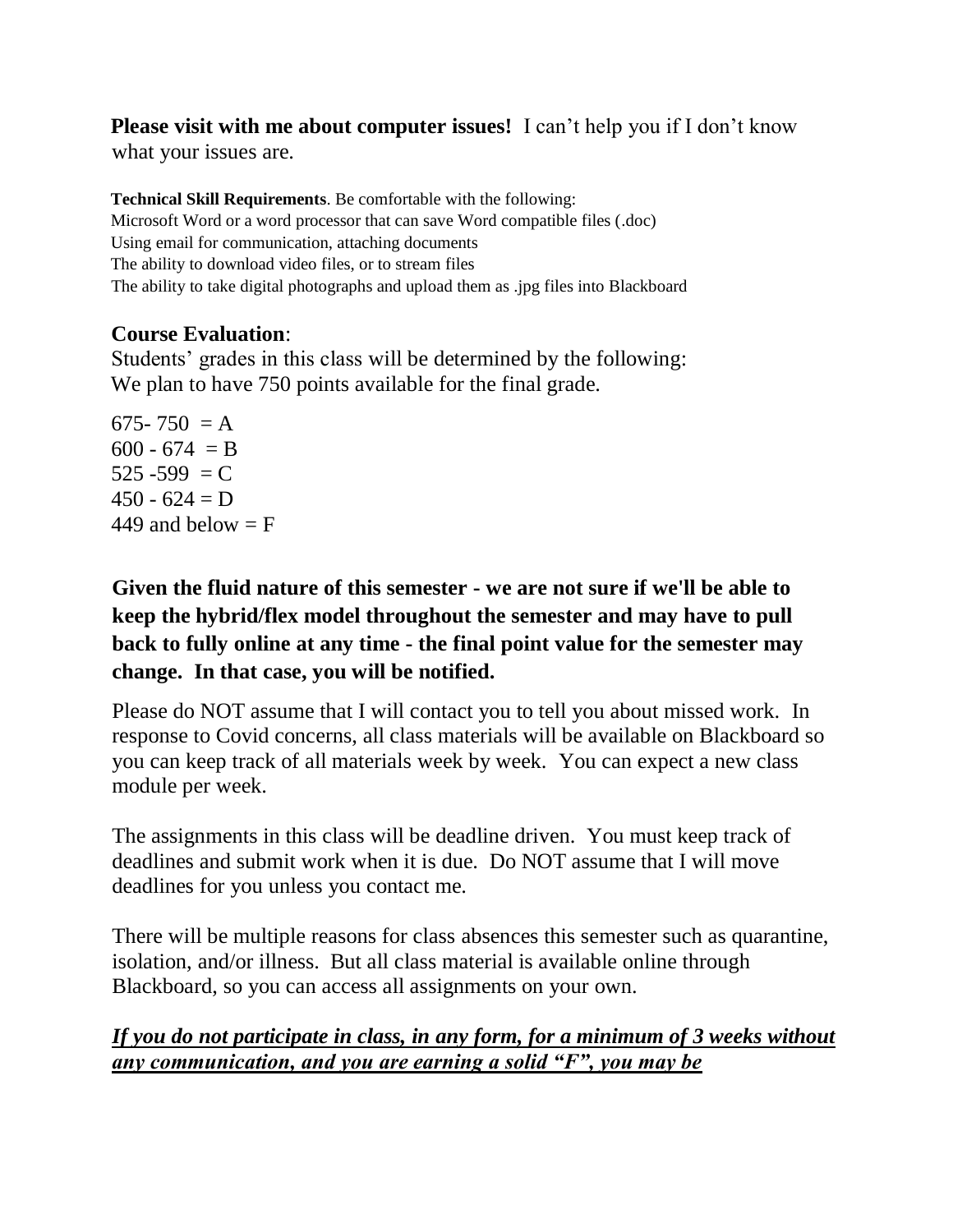*administratively withdrawn from the class. You may contact me by phone, email, or Collaborate. But you must stay in contact with me.*

Students are officially enrolled in all courses for which they pay tuition and fees at the time of registration. Should a student, for any reason, delay in reporting to a class after official enrollment, absences will be attributed to the student from the first class meeting.

Students who enroll in a course but have "Never Attended" by the official census date, as reported by the faculty member, will be administratively dropped by the Office of Admissions and Records. A student who does not meet the attendance requirements of a class as stated in the course syllabus and does not officially withdraw from that course by the official census date of the semester, may be administratively withdrawn from that course and receive a grade of "X" or "F" as determined by the instructor. Instructors are responsible for clearly stating their administrative drop policy in the course syllabus, and it is the student's responsibility to be aware of that policy.

It is the student's responsibility to verify administrative drops for excessive absences through MySPC using his or her student online account. If it is determined that a student is awarded financial aid for a class or classes in which the student never attended or participated, the financial aid award will be adjusted in accordance with the classes in which the student did attend/participate and the student will owe any balance resulting from the adjustment.

**Deadlines-** ALL projects will have deadlines. While many of these may change because of Covid, the goal is to work within them. You need to get used to deadlines that exist in the working world. Late assignments may or may not be accepted depending on the assignment and the reasons for missing the deadlines.

## **SPC Face Covering Policy:**

It is the policy of South Plains College for the Spring 2021 semester that as a condition of on-campus enrollment, all students are required to engage in safe behaviors to avoid the spread of COVID-19 in the SPC community. Such behaviors specifically include the requirement that all students properly wear CDC-compliant face coverings while in SPC buildings including in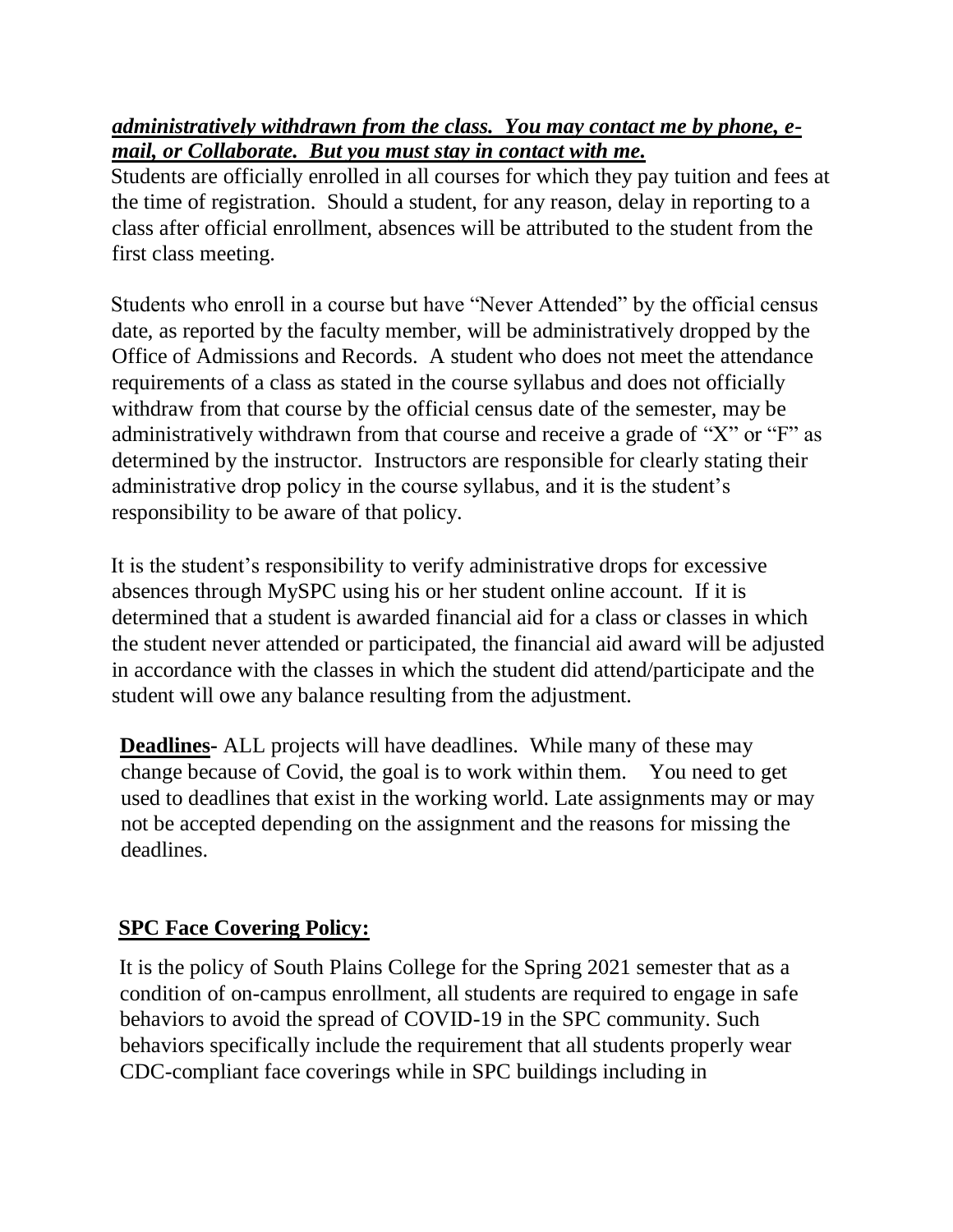classrooms, labs, hallways, and restrooms. Failure to comply with this policy may result in dismissal from the current class session. If the student refuses to leave the classroom or lab after being dismissed, the student may be referred to the Dean of Students on the Levelland campus or the Dean/Director of external centers for Student Code of Conduct Violation. Students who believe they have been exposed or may be COVID-19 positive, must contact Health Services, DeEtte Edens, BSN, RN at (806) 716-2376 or dedens@southplainscollege.edu.

## **Kirby Face Covering Policy:**

It is my policy that **students must properly wear CDC-compliant face coverings masks in my classroom at all times**. **No exceptions.** We will take a break in the middle of class so you can go outside and remove your mask for 5 minutes a long as you maintain your social distance. Failure to comply with this policy may result in dismissal from the current class session. If the student refuses to leave the classroom or lab after being dismissed, the student may be referred to the Dean of Students on the Levelland campus or the Dean/Director of external centers for Student Code of Conduct Violation.

## **Disabilities Statement**

Students with disabilities, including but not limited to physical, psychiatric, or learning disabilities, who wish to request accommodations in this class should notify the Disability Services Office early in the semester so the appropriate arrangements may be made. In accordance with federal law, a student requesting accommodations must provide acceptable documentation of his/her disability to the Disability Services Office**.** For more information, call or visit the Disability Services Office at Levelland (Student Health & Wellness Office) at 806-716-2577, Reese Center (Building 8) 806-716-4675, or Plainview Center (Main Office) 806716-4302 or 806-296-9611.

## **Equal Opportunity, Harassment, and Non-Discrimination Statement**

South Plains College does not discriminate on the basis of race, color, national origin, sex, disability or age in its programs and activities. The following person has been designated to handle inquiries regarding the non-discrimination policies: Vice President for Student Affairs, South Plains College, 1401 College Avenue, Box 5, Levelland, TX 79336. Phone number 806-716-2360.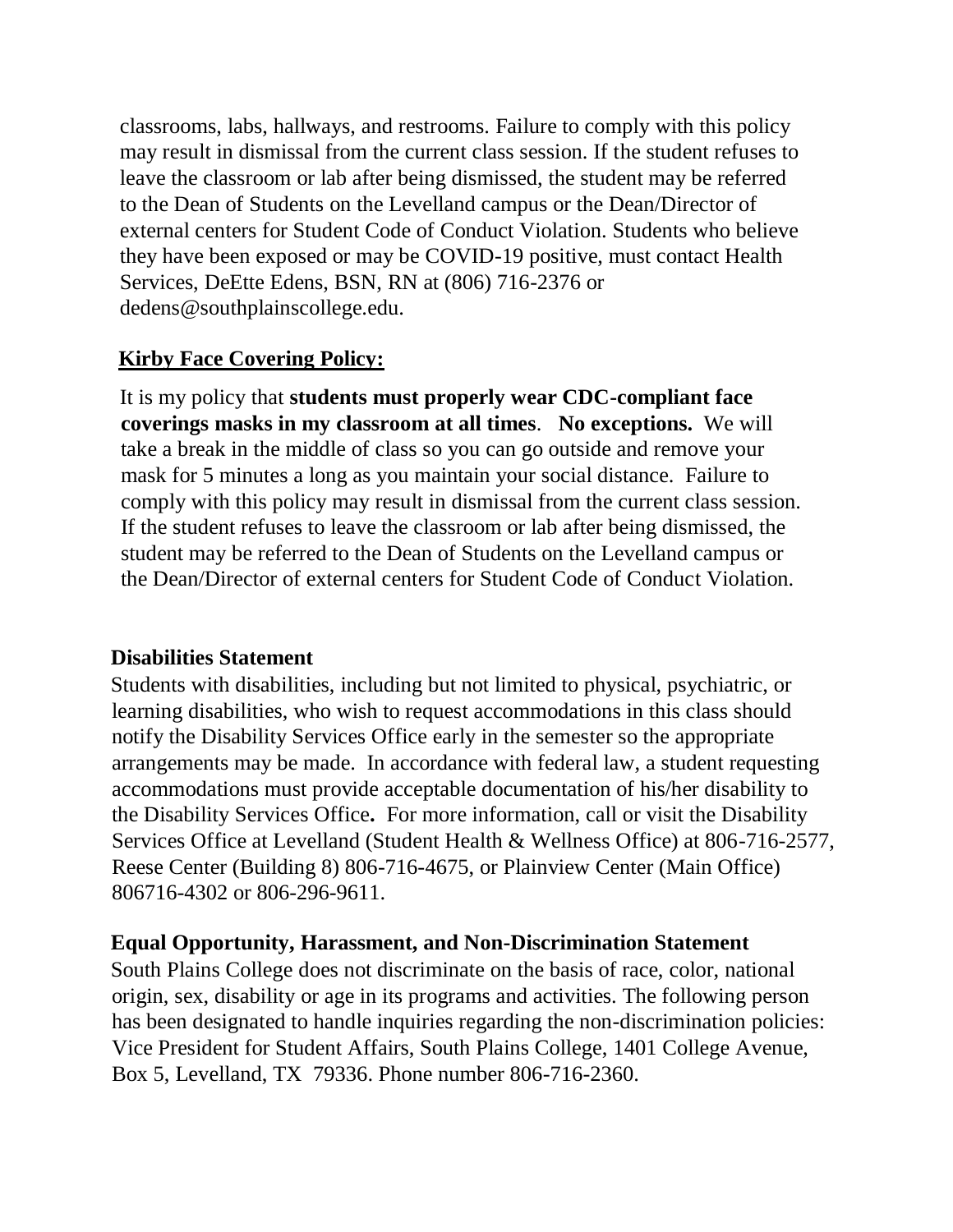## **Title IX Pregnancy Accommodations Statement (updated 6/2019)**

If you are pregnant, or have given birth been within six months, under Title IX you have a right to reasonable accommodations to help continue your education. To activate accommodations you must submit a Title IX pregnancy accommodations request, along with specific medical documentation, to the Director of Health and Wellness. Once approved, notification will be sent to the student and instructors. It is the student's responsibility to work with the instructor to arrange accommodations. Contact the Director of Health and Wellness at 806-716-2362 or e-mail cgilster@southplainscollege.edu for assistance.

**Campus Concealed Carry Statement**- Texas Senate Bill - 11 (Government Code 411.2031, et al.) authorizes the carrying of a concealed handgun in South Plains College buildings only by persons who have been issued and are in possession of a Texas License to Carry a Handgun. Qualified law enforcement officers or those who are otherwise authorized to carry a concealed handgun in the State of Texas are also permitted to do so. Pursuant to Penal Code (PC) 46.035 and South Plains College policy, license holders may not carry a concealed handgun in restricted locations. For a list of locations, please refer to the SPC policy at: [\(http://www.southplainscollege.edu/human\\_resources/policy\\_procedure/hhc.php\)](http://www.southplainscollege.edu/human_resources/policy_procedure/hhc.php)

Pursuant to PC 46.035, the open carrying of handguns is prohibited on all South Plains College campuses. Report violations to the College Police Department at 806-716-2396 or 9-1-1.

**Diversity Statement-**In this class, the teacher will establish and support an environment that values and nurtures individual and group differences and encourages engagement and interaction. Understanding and respecting multiple experiences and perspectives will serve to challenge and stimulate all of us to learn about others, about the larger world and about ourselves. By promoting diversity and intellectual exchange, we will not only mirror society as it is, but also model society as it should and can be.

## **Civility Code:**

As future professionals, you are to communicate with each other in a professional and civil manner. Any successful learning experience requires mutual respect on the part of the student and the instructor. Neither instructor not student should be subject to others' behavior that is rude, disruptive, intimidating, aggressive, or demeaning. Student conduct that disrupts the